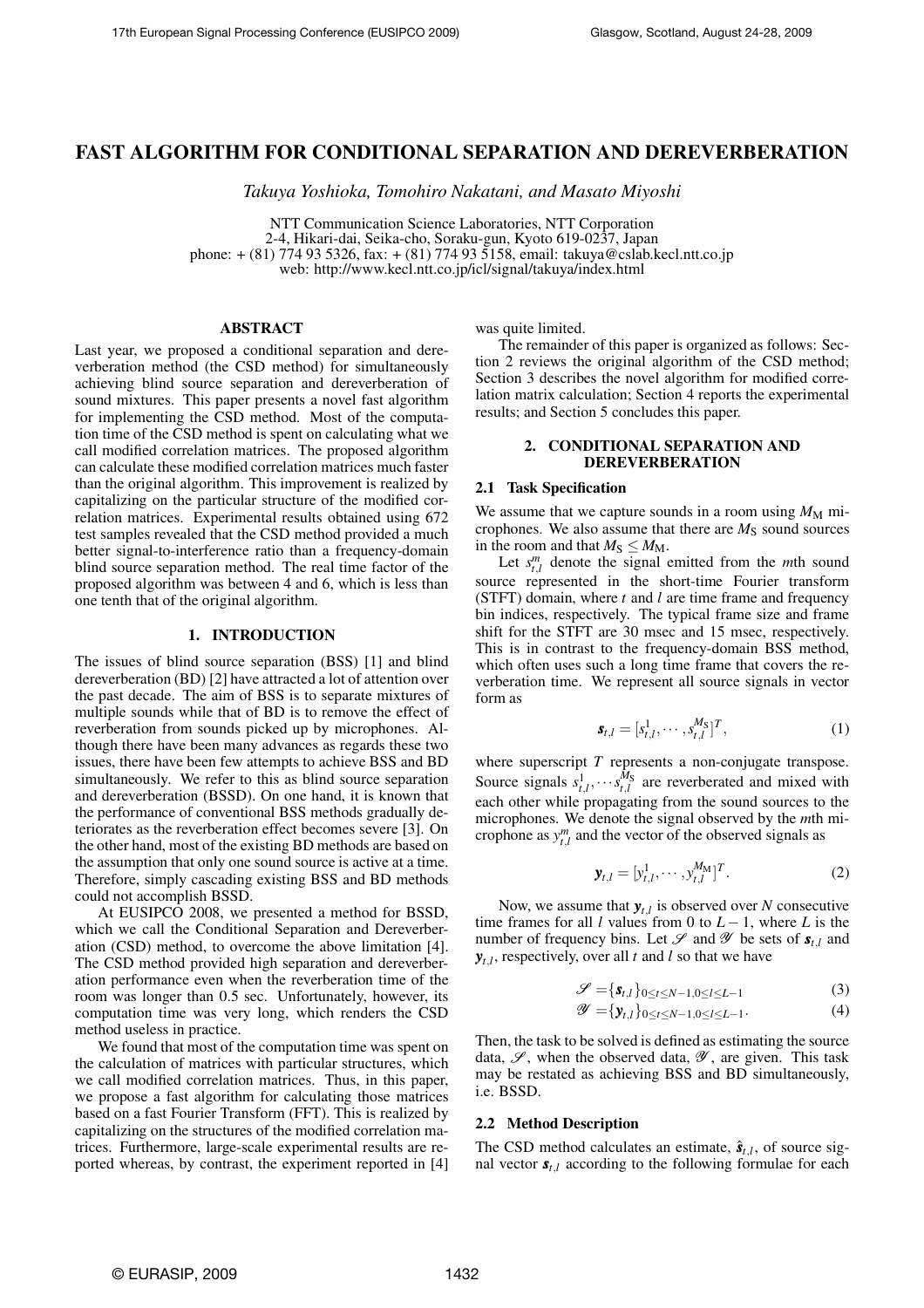

Figure 1: Diagram of source signal estimator.

frequency bin index *l*:

$$
\bm{x}_{t,l} = \bm{y}_{t,l} - \sum_{k=1}^{K_l} G_{k,l}^H \bm{y}_{t-k,l}
$$
 (5)

$$
\hat{\mathbf{s}}_{t,l} = W_l^H \mathbf{x}_{t,l},\tag{6}
$$

where  $G_{k,l}$  is an  $M_M$ -by- $M_S$  matrix,  $W_l$  is an  $M_S$ -by- $M_S$ matrix, and superscript *H* represents a conjugate transpose. Therefore, we want to optimize  $G_{1,l}, \dots, G_{K_l,l}$  and  $W_l$  for all *l* values so that  $\hat{\mathbf{s}}_{t,l}$  can best approximate the unobservable true source signal vector,  $s_{t,l}$ . Reflecting the forms of (5) and (6),  $G_{k,l}$  and  $W_l$  are referred to as a regression matrix and a separation matrix, respectively. Figure 1 shows a diagram of the source signal estimator defined by (5) and (6). As shown in the figure, the process for obtaining  $\mathbf{x}_{t,l}$  according to (5) serves as a multi-channel dereverberator while (6) corresponds to an instantaneous separator. The CSD method jointly optimizes these two systems, namely the regression matrix  $G_{k,l}$  and separation matrix  $W_l$ .

Note that the process of calculating  $\hat{\mathbf{s}}_{t,l}$  based on (5) and (6) is equivalent to filtering  $y_{t,l}$  with a causal multiple-input multiple-output (MIMO) finite impulse response (FIR) filter of order *K<sup>l</sup>* . Hence, the task we are going to perform is almost equivalent to a standard convolutive BSS task. The only difference is that we aim at cancelling the effect of reverberation in addition to separating sound mixtures while the standard convolutive BSS task ignores the reverberation.

The CSD method finds the values of the regression and separation matrices that minimize a cost function, which is derived based on a time-varying all-pole source signal model. Let *P*,  $a_{t,k}^m$ , and  $\gamma_t^m$  denote the number of poles, the *k*th linear prediction coefficient (LPC), and the prediction residual power (PRP) of the *m*th source signal at the *t*th time frame, respectively. Then, the cost function is described as

$$
F = \sum_{l=0}^{L-1} \sum_{t=0}^{N-1} \left\{ \left( \mathbf{y}_{t,l} - \sum_{k=1}^{K_l} G_{k,l}^H \mathbf{y}_{t-k,l} \right)^H W_l s \Lambda_{t,l}^{-1} W_l^H \right. \\ \times \left. \left( \mathbf{y}_{t,l} - \sum_{k=1}^{K_l} G_{k,l}^H \mathbf{y}_{t-k,l} \right) - \log \left| W_l s \Lambda_{t,l}^{-1} W_l^H \right| \right\}.
$$
 (7)

 $M_S$ -by- $M_S$  matrix  $S\Lambda_{t,l}$  is a diagonal matrix, of which the *m*th diagonal element is the all-pole spectral component of the *m*th source signal at time frequency point  $(t, l)$ . To be more precise,  $_{S}\Lambda_{t,l}$  is defined based on the LPCs and PRPs of the source signals as follows:

$$
s\Lambda_{t,l} = \begin{bmatrix} s\lambda_{t,l}^1 & O \\ & \ddots & \\ O & & s\lambda_{t,l}^{M_s} \end{bmatrix}
$$
 (8)

$$
s\lambda_{t,l}^{m} = \frac{\gamma_{t}^{m}}{\left|1 - a_{t,1}^{m}e^{-j\frac{2\pi l}{L}} - \dots - a_{t,P}^{m}e^{-j\frac{2\pi l P}{L}}\right|^{2}}.
$$
(9)



Figure 2: Diagram of parameter optimization. The selectors output the initial parameters only for the first iteration. For the subsequent iterations, updated parameters are selected.

All parameters (i.e. regression matrix *Gk*,*<sup>l</sup>* , separation matrix *W*<sub>*l*</sub>, source LPC  $a_{t,k}^m$ , and source PRP  $\gamma_t^m$  are optimized so as to minimize the value of cost function *F*.

The CSD method alternately updates regression matrix  $G_{k,l}$ , separation matrix  $W_l$ , and source-related parameters  $\{a_{t,k}^m, \gamma_t^m\}$  until convergence. Figure 2 is a diagram of the parameter optimization scheme.

The source LPC and PRP,  $a_{t,k}^m$  and  $\gamma_t^m$ , are updated by minimizing the cost function,  $F$ , for the fixed regression matrix  $G_{k,l}$  and separation matrix  $W_l$ . This partial minimization is accomplished by the short-time linear predictive analysis of the tentative source signal estimates that are calculated based on the fixed values of  $G_{k,l}$  and  $W_l$ . These tentative source signal estimates are indicated by the arrow labeled "Separated and dereverberated signals" in Figure 2.

The separation matrix,  $W_l$ , is updated by minimizing  $F$ for fixed  $G_{k,l}$ ,  $a_{t,k}^m$ , and  $\gamma_t^m$ . A convenient way to achieve this partial minimization is to apply an independent component analysis (ICA) algorithm to the dereverberated, but still mixed, signals that are calculated using the fixed value of  $G_{k,l}$  and indicated by the arrow labeled "Dereverberated mixtures" in Figure 2. Although this update procedure does not necessarily minimize  $F$ , we found that it sufficed in practice. An algorithm that exactly minimizes *F*, which is based not only on the dereverberated mixtures but also on  $a_{t,k}^m$  and  $\gamma_t^m$ as shown in Figure 2, is described in [4].

Finally, the update rule for the regression matrix, *Gk*,*<sup>l</sup>* , may be described as follows. For each *l*, all regression matrices for the *l*th frequency bin are jointly updated. Let us define vector  $g_l$ , which consists of the elements of the regression matrices for the *l*th frequency bin, as

$$
\mathbf{g}_l = [(\mathbf{g}_{1,l}^1)^T \cdots (\mathbf{g}_{1,l}^{M_S})^T \mid \cdots \mid (\mathbf{g}_{K_l,l}^1)^T \cdots (\mathbf{g}_{K_l,l}^{M_S})^T]
$$
  

$$
(M_S M_M K_l\text{-dimensional row vector}), \quad (10)
$$

where  $\boldsymbol{g}^{m}_{k,l}$  denotes the *m*th column of  $G_{k,l}$ .  $\boldsymbol{g}_l$  is referred to as a regression coefficient vector. Furthermore, let matrix  $\boldsymbol{Y}_{t-1,l}$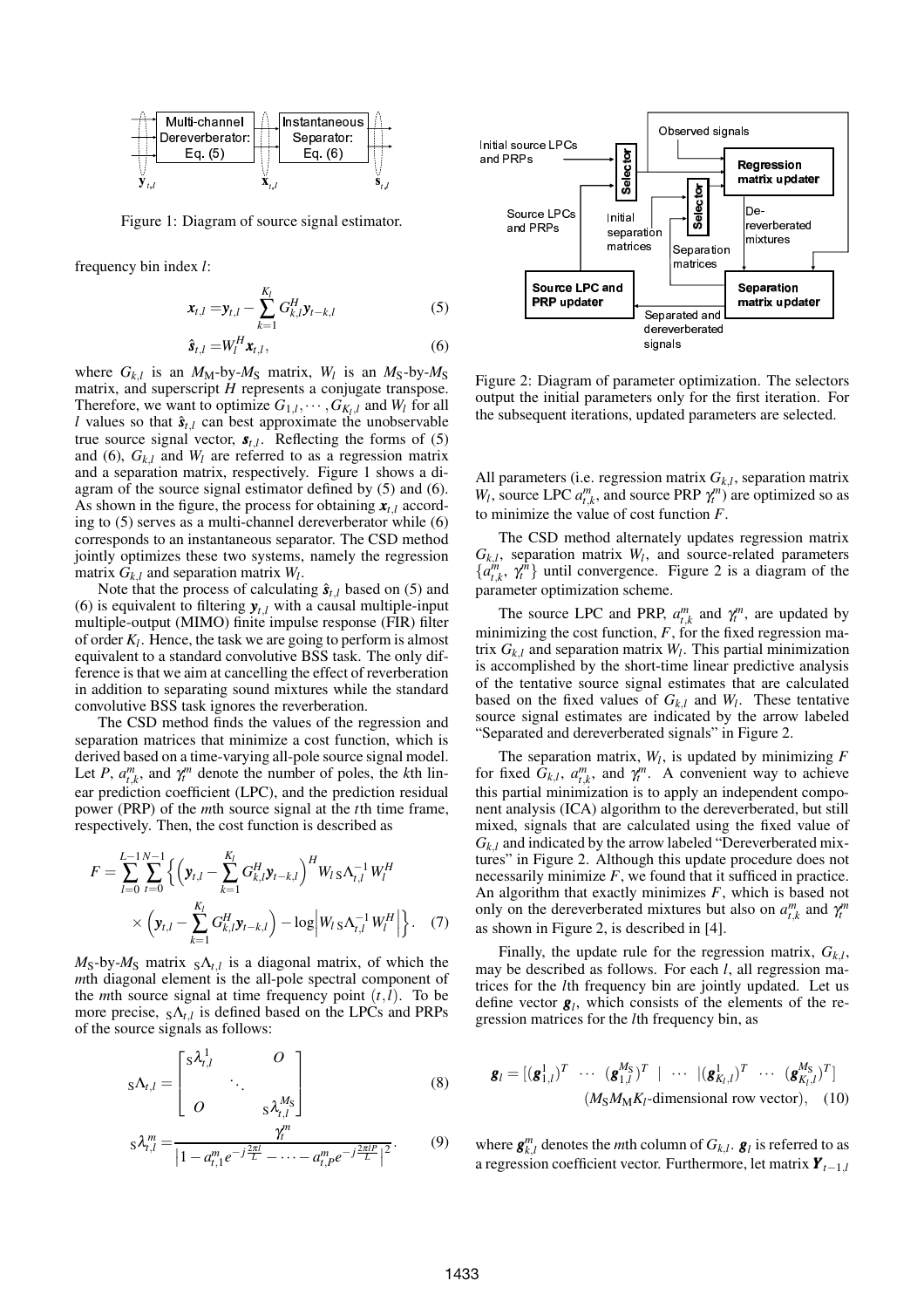be defined as

$$
\boldsymbol{Y}_{t-1,l} = \begin{bmatrix} \boldsymbol{y}_{t-1,l}^H & O \\ & \ddots & \\ O & \boldsymbol{y}_{t-1,l}^H \end{bmatrix} \dots \begin{bmatrix} \boldsymbol{y}_{t-K_l,l}^H & O \\ & \ddots & \\ O & \boldsymbol{y}_{t-K_l,l}^H \end{bmatrix}
$$
\n
$$
(M_S \text{-by-} M_S M_M K_l \text{ matrix}). \quad (11)
$$

Then, the regression coefficient vector is updated according to the following rule:

$$
\mathbf{g}_l \leftarrow (R_l^{-1} \mathbf{r}_l)^H \tag{12}
$$

$$
R_l = \sum_{t=0}^{N-1} \boldsymbol{Y}_{t-1,l}^H W_l \, \text{s} \Lambda_{t,l}^{-1} W_l^H \boldsymbol{Y}_{t-1,l} \tag{13}
$$

$$
\boldsymbol{r}_{l} = \sum_{t=0}^{N-1} \boldsymbol{Y}_{t-1,l}^{H} W_{l} \, \mathrm{s} \, \Lambda_{t,l}^{-1} \, W_{l}^{H} \tilde{\boldsymbol{y}}_{t,l}, \qquad (14)
$$

where  $\tilde{\mathbf{y}}_{t,l}$  is the vector of the signals observed by the first  $M_{\rm S}$ microphones, that is to say,

$$
\tilde{\mathbf{y}}_{t,l} = [y_{t,l}^1, \cdots, y_{t,l}^{M_S}]^T.
$$
 (15)

It is noteworthy that (12) is an extension of the wellknown Yule-Walker equation solution. This is a corollary of the fact that the multi-channel dereverberator (5) is based on the multi-channel autoregressive (AR) model. In light of this, matrix  $R_l$  and vector  $r_l$  are called a modified correlation matrix and a modified correlation vector, respectively. The sizes of  $R_l$  and  $r_l$  are  $M_S M_M K_l$ -by- $M_S M_M K_l$  and  $M_S M_M K_l$ by-1, respectively.

The following naive algorithm for calculating the modified correlation matrices is very time consuming, which renders the CSD method useless:

$$
R_l = O;\nfor t = 0: N - 1\nR_l = R_l + Y_{t-1,l}^H W_l s \Lambda_{t,l}^{-1} W_l^H Y_{t-1,l};\nend
$$

This naive algorithm may be computationally redundant because most parts of  $Y_{t-1,l}$  and  $Y_{t,l}$  have the same values. In the next section, we propose a novel algorithm that runs much faster than the naive algorithm.

#### **3. NOVEL ALGORITHM FOR MODIFIED CORRELATION MATRIX CALCULATION**

In the following, frequency bin index *l* is omitted for brevity because regression coefficient vector *g<sup>l</sup>* is updated on a frequency bin by frequency bin basis. In addition, we express  $W_{S} \Lambda_{t}^{-1} W^{H}$  as  $\Lambda_{t}$ , whose  $(q_{1}, q_{2})$ th element is denoted by  $\lambda_t^{q_1 q_2}$ , so that we can have

$$
\Lambda_t = W_S \Lambda_t^{-1} W^H = \begin{bmatrix} \lambda_t^{11} & \cdots & \lambda_t^{1M_S} \\ \vdots & \ddots & \vdots \\ \lambda_t^{M_S 1} & \cdots & \lambda_t^{M_S M_S} \end{bmatrix} .
$$
 (16)

As shown later, modified correlation matrix *R* and modified correlation vector *r* consist of the cross correlation coefficients between two time series  $\lambda_t^{q_1 q_2}$  and  $y_{t-m}^{p_1*} y_t^{p_2}$  for all *m* from 0 to *K*, all  $p_1$  and  $p_2$  from 0 to  $M_M$ , and all  $q_1$  and  $q_2$  from 0 to  $M_s$ , where superscript  $*$  represents a complex conjugate. *Therefore, the basic idea behind the proposed algorithm is that we first calculate these cross correlation coefficients and then rearrange them to form R and r.*

Indeed, the modified correlation matrix and vector are structured as follows:

$$
R = \sum_{t=0}^{N-1} \boldsymbol{Y}_{t-1}^H \boldsymbol{\Lambda}_t \boldsymbol{Y}_{t-1} = \begin{bmatrix} R_{11} & \cdots & R_{1K} \\ \vdots & \ddots & \vdots \\ R_{K1} & \cdots & R_{KK} \end{bmatrix} \qquad (17)
$$

$$
\boldsymbol{r} = \sum_{t=0}^{N-1} \boldsymbol{Y}_{t-1}^H \boldsymbol{\Lambda}_t \tilde{\boldsymbol{y}}_t = \overrightarrow{\sum} \tilde{R} = \overrightarrow{\sum} \begin{bmatrix} \tilde{R}_1 \\ \vdots \\ \tilde{R}_K \end{bmatrix},
$$
(18)

where  $\overrightarrow{\Sigma}$  represents the sums of the elements of a matrix over each row, and submatrix  $R_{mn}$  and submatrix  $\tilde{R}_m$  are given by (19) and (20), respectively. ((19) appears on the top of the next page.) The detail of the proposed algorithm is described below.

$$
\tilde{R}_{m} = \begin{bmatrix}\n\sum_{t=0}^{N-1} \lambda_{t}^{11} y_{t-m}^{1*} y_{t}^{1} & \cdots & \sum_{t=0}^{N-1} \lambda_{t}^{1M_{S}} y_{t-m}^{1*} y_{t}^{M_{S}} \\
\vdots & \vdots & \vdots \\
\sum_{t=0}^{N-1} \lambda_{t}^{11} y_{t-m}^{M_{M}} y_{t}^{1} & \cdots & \sum_{t=0}^{N-1} \lambda_{t}^{1M_{S}} y_{t-m}^{M_{M}} y_{t}^{M_{S}} \\
\vdots & \vdots & \vdots \\
\sum_{t=0}^{N-1} \lambda_{t}^{M_{S}} y_{t-m}^{1*} y_{t}^{1} & \cdots & \sum_{t=0}^{N-1} \lambda_{t}^{M_{S}} y_{t-m}^{1*} y_{t}^{M_{S}} \\
\vdots & \vdots & \vdots \\
\sum_{t=0}^{N-1} \lambda_{t}^{M_{S}} y_{t-m}^{M_{M}} y_{t}^{1} & \cdots & \sum_{t=0}^{N-1} \lambda_{t}^{M_{S}} y_{t-m}^{M_{M}} y_{t}^{M_{S}} \\
\vdots & \vdots & \vdots \\
\sum_{t=0}^{N-1} \lambda_{t}^{M_{S}} y_{t-m}^{M_{M}} y_{t}^{1} & \cdots & \sum_{t=0}^{N-1} \lambda_{t}^{M_{S}} y_{t-m}^{M_{M}} y_{t}^{M_{S}} \\
(M_{S} M_{M} - b y - M_{S} \text{ matrix}).\n\end{bmatrix}
$$

First of all, it should be noted that we have only to calculate the lower triangular part of *R* because *R* is an Hermitian matrix. We define sequence  $\vec{y}_m^{p_1 p_2}$  of length *N* as

$$
\vec{y}_m^{p_1 p_2} = (y_{N-1-m}^{p_1*} y_{N-1}^{p_2}, \cdots, y_0^{p_1*} y_m^{p_2}, 0, \cdots, 0)
$$
 (21)

for all *m* from 0 to *K*, all  $p_1$  from 0 to  $M_M$ , and all  $p_2$  from 0 to  $M_M$ . Likewise, we define sequence  $\vec{\lambda}^{q_1 q_2}$  of length *N* as

$$
\vec{\lambda}^{q_1 q_2} = (\lambda_{N-1}^{q_1 q_2}, \cdots, \lambda_0^{q_1 q_2})
$$
 (22)

for all  $q_1$  and  $q_2$  from 0 to  $M_S$ . Since  $\vec{y}_m^{p_1 p_2}$  depends only on the observed data, it can be calculated prior to parameter optimization. On the other hand,  $\vec{\lambda}^{q_1 q_2}$  is calculated according to (16) by using the fixed separation matrices, source LPCs, and source PRPs every time regression coefficient vector *g* is to be updated in the iterative optimization process shown in Figure 2.

Now, let us look at how *R* and  $\tilde{R}$  are built from the cross correlation coefficients between  $\vec{y}_k^{p_1 p_2}$  and  $\vec{\lambda}^{q_1 q_2}$ . We focus on the submatrices,  $R_{(m+1)1}, \cdots, R_{K(K-m)}$ , on the  $(m+1)$ th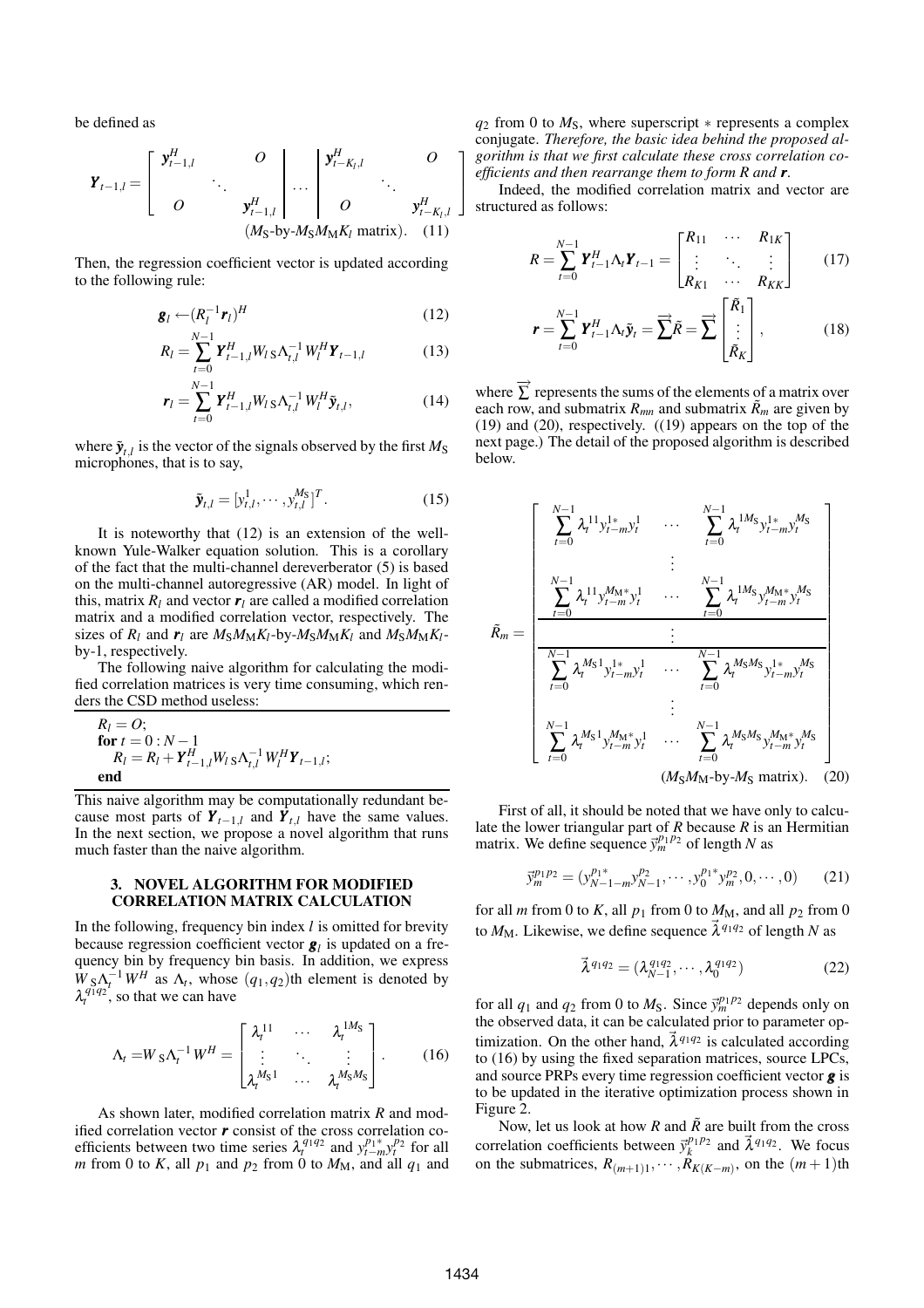$$
R_{mn} = \begin{bmatrix} \sum_{t=0}^{N-1} \lambda_t^{11} y_{t-m}^{1*} y_{t-n}^{1} & \cdots & \sum_{t=0}^{N-1} \lambda_t^{11} y_{t-m}^{1*} y_{t-n}^{M} \\ \vdots & \ddots & \vdots \\ \sum_{t=0}^{N-1} \lambda_t^{11} y_{t-m}^{M} y_{t-n}^{1} & \cdots & \sum_{t=0}^{N-1} \lambda_t^{11} y_{t-m}^{M} y_{t-n}^{M} \\ \vdots & \ddots & \vdots \\ \sum_{t=0}^{N-1} \lambda_t^{11} y_{t-m}^{M} y_{t-n}^{1} & \cdots & \sum_{t=0}^{N-1} \lambda_t^{11} y_{t-m}^{M} y_{t-n}^{M} \\ \vdots & \ddots & \vdots \\ \sum_{t=0}^{N-1} \lambda_t^{M_S} y_{t-m}^{M} y_{t-n}^{1} & \cdots & \sum_{t=0}^{N-1} \lambda_t^{M_S} y_{t-m}^{M} y_{t-n}^{M} \\ \vdots & \ddots & \vdots \\ \sum_{t=0}^{N-1} \lambda_t^{M_S} y_{t-m}^{M} y_{t-n}^{1} & \cdots & \sum_{t=0}^{N-1} \lambda_t^{M_S} y_{t-m}^{M} y_{t-n}^{M} \\ \vdots & \ddots & \vdots \\ \sum_{t=0}^{N-1} \lambda_t^{M_S} y_{t-m}^{M} y_{t-n}^{1} & \cdots & \sum_{t=0}^{N-1} \lambda_t^{M_S} y_{t-m}^{M} y_{t-n}^{M} \\ \vdots & \ddots & \vdots \\ \sum_{t=0}^{N-1} \lambda_t^{M_S} y_{t-m}^{M} y_{t-n}^{1} & \cdots & \sum_{t=0}^{N-1} \lambda_t^{M_S} y_{t-m}^{M} y_{t-n}^{M} \\ \vdots & \ddots & \vdots \\ \sum_{t=0}^{N-1} \lambda_t^{M_S} y_{t-m}^{M} y_{t-n}^{1} & \cdots & \sum_{t=0}^{N-1} \lambda_t^{M_S} y_{t-m}^{M} y_{t-n}^{M} \\ \end{bmatrix} \tag{M_S M_M \rightarrow y-1, N, N, N, N, M, N, M, N, M, N, M, N, M, N, M, N, M, N
$$



Figure 3: Structures of *R* and  $\tilde{R}$ . The left and right matrices are  $\tilde{R}$  and  $R$ , respectively.

diagonal, where the first diagonal refers to the main diagonal. As shown in Figure 3, the  $((q_1 - 1)M_M + p_1, (q_2 1/M_M + p_2$ )th elements of these matrices consist of the cross correlation coeffcients between  $\vec{y}_m^{p_1 p_2}$  and  $\vec{\lambda}^{q_1 q_2}$  at lags 1 to *K* − *m*. Moreover, the  $((q_1 - 1)M_M + p_1, p_2)$ th element of  $\tilde{R}_m$ is the zeroth-lag cross correlation coeffcient between  $\vec{y}_k^{p_1 p_2}$ and  $\vec{\lambda}^{q_1 p_2}$ . Therefore, the cross correlation coefficients are required at most for lags of 0 to *K* for any *m*. The parts in *R* and  $\tilde{R}$  at which these cross correlation coefficients should be placed is obvious from Figure 3.

The above discussion leads to the following algorithm for calculating the modified correlation matrix, *R*, and the modified correlation vector, *r*.

/\* Prior to parameter optimization. \*/ **for**  $p_1, p_2 = 0$  :  $M_M, m = 0$  :  $K$ Calculate  $\vec{y}_m^{p_1 p_2}$  according to (21). **end** /\* Whenever regression matrices are to be updated during parameter optimization.\*/ **for**  $q_1, q_2 = 1$  :  $M_M$ 

Calculate  $\vec{\lambda}^{q_1 q_2}$  according to (22).

**for**  $p_1, p_2 = 0$  :  $M_M, m = 0$  : *K* Calculate the cross correlation coefficients between  $\vec{y}_m^{p_1 p_2}$  and  $\vec{\lambda}^{q_1 p_2}$  as

$$
\vec{y}_m^{p_1p_2} \textcircled{k}\vec{\lambda}^{q_1q_2} = \Big(\sum_{t=0}^{N-1} y_{t-m}^{p_1*} y_t^{p_2} \lambda_t^{q_1q_2}, \cdots, \sum_{t=0}^{N-1} y_{t-K-m}^{p_1*} y_{t-K}^{p_2} \lambda_t^{q_1q_2}\Big),
$$

where  $(\widehat{K})$  denotes the cross correlation coefficients of two sequences at lags of 0 to *K*. Then, rearrange the cross correlation coefficients in  $R$  and  $\tilde{R}$  according to Figure 3. **end**

#### **end**

Make the upper triangular part of *R* from the calculated lower triangular part.

Calculate  $\bm{r}$  from  $\vec{R}$  according to (18).

We close this section by describing two points regarding the above algorithm.

- The cross correlation coefficients can be efficiently calculated by using an FFT. Because the proposed algorithm uses the cross correlation coefficients only at lags of 0 to *K*, the FFT point must be  $K + N$  or larger. For our experimental system, we set the FFT point at the smallest power of two greater than or equal to  $K + N$ .
- The efficiency of the above algorithm can be further improved by capitalizing on the fact that the source power spectrum matrix  $_{S}\Lambda_{t}$  is diagonal. Indeed,  $\Lambda_{t}$ , defined by (16), is expressed as

$$
\Lambda_t = \sum_{r=1}^{M_S} \frac{\mathbf{w}_r \mathbf{w}_r^H}{s \lambda_t^r},\tag{23}
$$

where  $w_r$  is the *r*th column of *W* and  $s\lambda_t^r$  is the *r*th diagonal element of  $_{S}\Lambda_{t}$  (see Equation (9)). Therefore, instead of directly calculating  $\vec{y}_m^{p_1 p_2}$   $\&$   $\vec{\lambda}^{q_1 q_2}$ , we may calculate  $\vec{y}_m^{p_1 p_2}$  *R*  $\vec{\lambda}^r$ , where

$$
s\vec{\lambda}^r = (1/s\lambda_{N-1}^r, \cdots, 1/s\lambda_0^r), \tag{24}
$$

and then obtain  $\vec{y}_m^{p_1 p_2} \times \vec{\lambda}^{q_1 q_2}$  based on the following re-